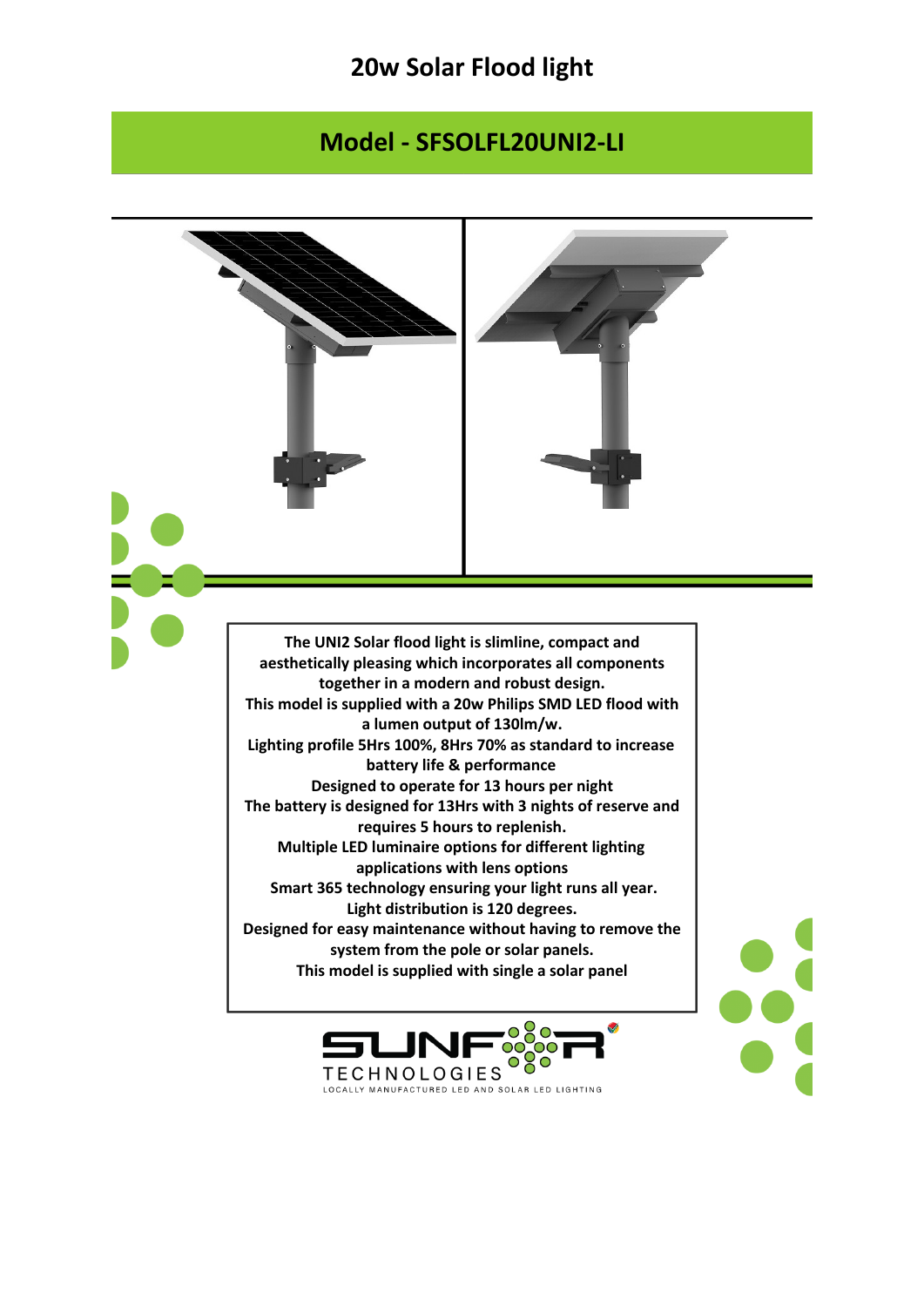## **Model - SFSOLFL20UNI2-LI**

| <b>LIGHT</b>                                               | Power                                                                                                                                                 | 20W                           |
|------------------------------------------------------------|-------------------------------------------------------------------------------------------------------------------------------------------------------|-------------------------------|
|                                                            | LED                                                                                                                                                   | Philips                       |
|                                                            | IP Rating                                                                                                                                             | IP 65                         |
|                                                            | Flux @ CCT 5700 - 6000K                                                                                                                               | 2600lm                        |
|                                                            | CRI - Colour Rendering Index                                                                                                                          | 80                            |
|                                                            | Optical control                                                                                                                                       | Glass Lens                    |
|                                                            | Average Lifespan                                                                                                                                      | 8 years                       |
|                                                            | Operating temperature                                                                                                                                 | $-30$ Deg $\approx +45$ Deg   |
|                                                            | Mounting height                                                                                                                                       | 4.5 - 5m meter above surface  |
|                                                            | Beam angle                                                                                                                                            | 120 degree                    |
|                                                            | Lumen per watt                                                                                                                                        | 130                           |
|                                                            | Pole to pole distance                                                                                                                                 | 15 meters                     |
| <b>BATTERY</b>                                             | Lithium LIFEPO4                                                                                                                                       | Sharp                         |
|                                                            | Voltage                                                                                                                                               | 12.8v                         |
|                                                            | <b>Watt Hours</b>                                                                                                                                     | 444Wh                         |
|                                                            | Lifespan                                                                                                                                              | 2000 cycles                   |
| <b>SOLAR</b><br><b>PANEL</b>                               | Power                                                                                                                                                 | 80 <sub>w</sub>               |
|                                                            | Voltage                                                                                                                                               | 18v                           |
|                                                            | Maximum current Charging                                                                                                                              | 4.4 Amp                       |
| <b>CONTROLLER</b>                                          | method Dimming                                                                                                                                        | <b>PWM</b>                    |
|                                                            | parameters                                                                                                                                            | 100 / 70 / 50 & 30%           |
|                                                            | Day night sensor                                                                                                                                      | Integrated Day / Night sensor |
|                                                            | Lighting parameters                                                                                                                                   | 4 stage programmable          |
|                                                            | <b>Electrical parameters</b>                                                                                                                          | Temperature compensation      |
|                                                            |                                                                                                                                                       | Overheating, overcharging and |
|                                                            |                                                                                                                                                       | over discharging protections  |
| <b>BRACKETING</b><br>AND<br><b>BATTERY</b><br><b>BOXES</b> | A Grade steel treated with anti rust and powder coated<br>Manufactured in an SABS approved facility with<br>ISO 9001 - 3CR12 stainless steel optional |                               |
| <b>POLE</b>                                                | Galvanized with an option to powder coat - 5m (89mm - 76 collar)                                                                                      |                               |
| <b>WARRANTY</b>                                            | 3 years on all components - option to extend                                                                                                          |                               |